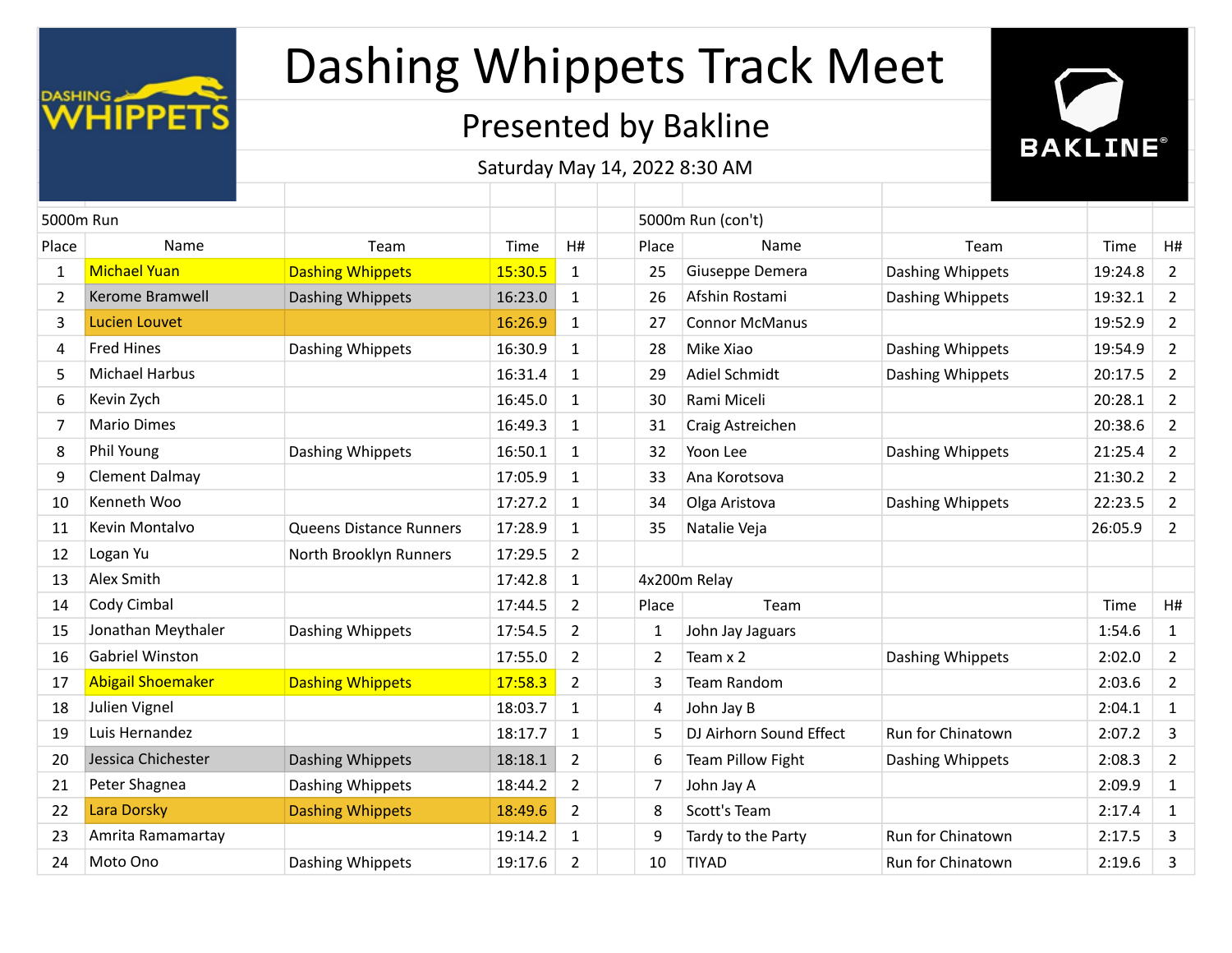

## Presented by Bakline



| Mile Run |                        |                                 |        |                |       | Mile Run (con't)        |                  |        |                |
|----------|------------------------|---------------------------------|--------|----------------|-------|-------------------------|------------------|--------|----------------|
| Place    | Name                   | Team                            | Time   | H#             | Place | Name                    | Team             | Time   | H#             |
| 1        | Nate Boutin            | John Jay                        | 4:30.0 | 1              | 25    | Drew Hechhauser         | Dashing Whippets | 6:03.1 | 3              |
| 2        | Jared Moore            | Dashing Whippets                | 4:38.6 | 1              | 26    | Sunny Singh             |                  | 6:03.6 | 3              |
| 3        | Kevin Connors          | <b>Brooklyn Track Club</b>      | 4:41.6 | 1              | 27    | Angelo Jopillo          |                  | 6:05.7 | $\overline{3}$ |
| 4        | Jose Donado            | Lone Wolf Track Club            | 4:51.2 | $\mathbf{1}$   | 28    | Rachel Entin-Bell       | John Jay         | 6:26.3 | 3              |
| 5        | Michael Cohen          | Leonia Track Club               | 4:53.2 | 1              | 29    | Iris Vanderloc          | John Jay         | 6:27.3 | 3              |
| 6        | <b>Maddie Villaboa</b> |                                 | 4:56.5 | 1              | 30    | Maryann Riley           | Dashing Whippets | 6:28.9 | $\overline{3}$ |
| 7        | Paul Dobryrin          | <b>CPTC Tracksmith</b>          | 4:57.8 | $\mathbf{1}$   | 31    | Mia Heron               | John Jay         | 6:42.7 | 3              |
| 8        | Gerry O'Hara           | <b>CPTC Tracksmith</b>          | 5:00.8 | 1              | 32    | Lara Dorsky             | Dashing Whippets | 6:44.4 | $\overline{2}$ |
| 9        | Daniel Vowinal         | Long Island City Runners        | 5:06.4 | $\mathbf{1}$   | 33    | Margaret Goldsmith      | Dashing Whippets | 6:44.4 | $\overline{2}$ |
| 10       | Zach Gallin            | Frontrunners                    | 5:08.8 | $\mathbf{1}$   | 34    | Emma Bolla              | Dashing Whippets | 6:56.5 | 3              |
| 11       | Stephen Cox            | Dashing Whippets                | 5:09.9 | 1              | 35    | Konstantin Burla        | Dashing Whippets | 6:59.8 | 3              |
| 12       | Kenneth Garner         | <b>Prospect Park Track Club</b> | 5:18.8 | 1              | 36    | Sydney Friedman         |                  | 7:06.4 | 3              |
| 13       | Jen DiMascio-Donohue   | Dashing Whippets                | 5:19.9 | $\mathbf{1}$   | 37    | <b>Rachel Mattingly</b> | John Jay         | 7:23.5 | 3              |
| 14       | Gabriel Weinstein      |                                 | 5:25.5 | $\overline{2}$ | 38    | Tullia Hanjani          | John Jay         | 7:29.1 | 3              |
| 15       | <b>Sarah Schultz</b>   | <b>Distance Project</b>         | 5:28.0 | $\mathbf{1}$   |       |                         |                  |        |                |
| 16       | Sean Howard            | Dashing Whippets                | 5:34.4 | $\overline{2}$ |       |                         |                  |        |                |
| 17       | Jeremy Liao            |                                 | 5:35.6 | $\overline{2}$ |       |                         |                  |        |                |
| 18       | Citlali Cervantes      | Lone Wolf Track Club            | 5:36.5 | $\overline{2}$ |       |                         |                  |        |                |
| 19       | <b>Gregory Castro</b>  | Lone Wolf Track Club            | 5:41.4 | $\overline{2}$ |       |                         |                  |        |                |
| 20       | Simone Isip            | John Jay                        | 5:44.2 | $\overline{2}$ |       |                         |                  |        |                |
| 21       | Maya Roberts           | Dashing Whippets                | 5:44.6 | $\overline{2}$ |       |                         |                  |        |                |
| 22       | Laine Higgins          | Dashing Whippets                | 5:47.3 | $\overline{2}$ |       |                         |                  |        |                |
| 23       | Hana Ohashi            | John Jay                        | 5:47.9 | $\overline{2}$ |       |                         |                  |        |                |
| 24       | Andrew Grosso          | Dashing Whippets                | 5:53.8 | $\overline{2}$ |       |                         |                  |        |                |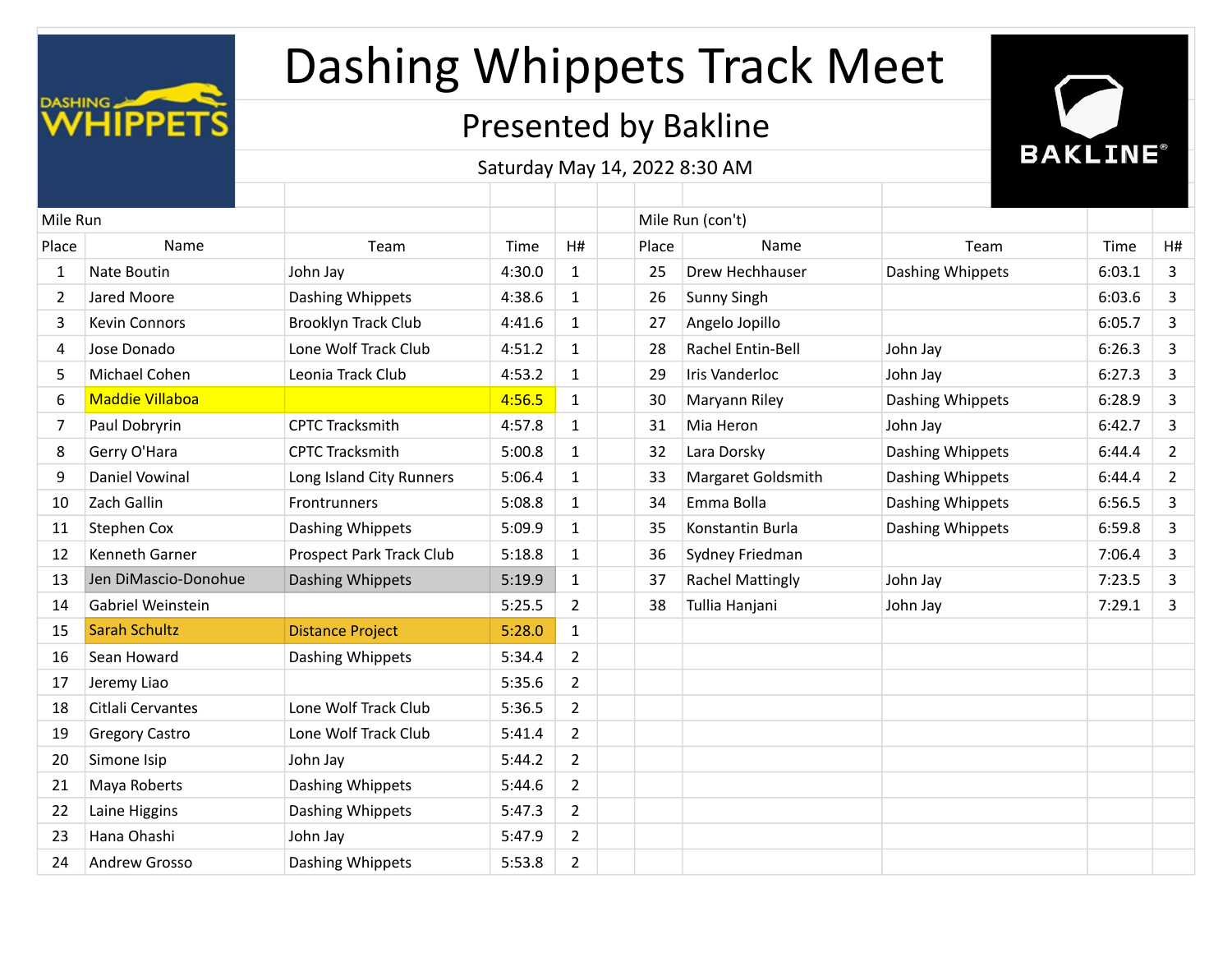

## Presented by Bakline



| 400m Dash      |                           |                            |        |                |                | Youth 100m Dash         |                            |        |                |
|----------------|---------------------------|----------------------------|--------|----------------|----------------|-------------------------|----------------------------|--------|----------------|
| Place          | Name                      | Team                       | Time   | H#             | Place          | Name                    | Team                       | Time   |                |
| $\mathbf{1}$   | <b>Rawl Delise</b>        | <b>SWS</b>                 | 0:51.8 | 1              | 1              | Ariyana Saigal          |                            | 22.7   |                |
| $\overline{2}$ | Gabriela Salts            | <b>Citius Sports</b>       | 0:58.1 | $\mathbf{1}$   | 2              | Mira Greenfield         |                            | 23.2   |                |
| 3              | Cormac O'Keeffe           | <b>Brooklyn Track Club</b> | 0:58.6 | $\mathbf{1}$   | 3              | <b>Tessa Greenfield</b> |                            | 25.8   |                |
| 4              | Maddie Vilaboa            |                            | 0:59.0 | $\overline{2}$ |                |                         |                            |        |                |
| 5              | <b>Mateo Laforestrie</b>  | John Jay                   | 0:59.6 | $\overline{2}$ | 800m Dash      |                         |                            |        |                |
| 6              | Gerry O'Hara              | <b>CPTC Tracksmith</b>     | 1:00.4 | 6              | Place          | Name                    | Team                       | Time   | H#             |
| 7              | Wei Ming Zhou             |                            | 1:01.1 | $\overline{2}$ | 1              | <b>Grady Jendzejec</b>  | <b>CPTC Tracksmith</b>     | 1:55.7 | $\mathbf{1}$   |
| 8              | Frank Burkaley            | <b>CPTC Tracksmith</b>     | 1:01.6 | $\mathbf{1}$   | $\overline{2}$ | <b>Tom Moshier</b>      | Dashing Whippets           | 1:59.0 | $\mathbf{1}$   |
| 9              | Jen DiMascio-Donohue      | <b>Dashing Whippets</b>    | 1:04.8 | $\mathbf{1}$   | 3              | <b>Conor Buckley</b>    | <b>Brooklyn Track Club</b> | 2:06.8 | $\mathbf{1}$   |
| 10             | <b>Scott Batten</b>       | Dashing Whippets           | 1:04.8 | 3              | 4              | Peter Cleary            | John Jay                   | 2:09.9 | $\mathbf{1}$   |
| 11             | Elise Bubose              |                            | 1:07.5 | $\overline{2}$ | 5              | Jose Donado             | Lone Wolf Track Club       | 2:10.7 | $\mathbf{1}$   |
| 12             | Dylan Hollingworth        | John Jay                   | 1:07.9 | 3              | 6              | Kerome Bramwell         | Dashing Whippets           | 2:11.7 | $\mathbf{1}$   |
| 13             | <b>Eddie Hyland</b>       | John Jay                   | 1:09.2 | 3              | $\overline{7}$ | Dax Arnold              | John Jay                   | 2:17.4 | $\mathbf{1}$   |
| 14             | <b>Matthew Greenfield</b> | Dashing Whippets           | 1:09.6 | 4              | 8              | Julien Vignal           |                            | 2:21.5 | $\mathbf{1}$   |
| 15             | Amanda Syverson           |                            | 1:09.8 | 4              | 9              | Logan Yu                |                            | 2:25.1 | $\mathbf{1}$   |
| 16             | Sophia Loughran           | John Jay                   | 1:09.8 | 5              | 10             | <b>Trina Bills</b>      |                            | 2:26.5 | $\overline{2}$ |
| 17             | Maeve O'Sullivan          | John Jay                   | 1:13.1 | 5              | 11             | Sarah Schultz           | <b>Distance Project</b>    | 2:27.6 | $\overline{2}$ |
| 18             | Diane Syverson            |                            | 1:13.8 | $\overline{4}$ | 12             | <b>Baila Ashe</b>       | John Jay                   | 2:27.9 | $\overline{2}$ |
| 19             | Jonesy Strell             | John Jay                   | 1:14.2 | 3              | 13             | Abilgail Shoemaker      |                            | 2:29.3 | $\overline{2}$ |
| 20             | Scott Shen                | Run for Chinatown          | 1:15.5 | 6              | 14             | Citladi Cervantes       | Lone Wolf Track Club       | 2:29.6 | $\overline{2}$ |
| 21             | Jeanette Wong             | Run for Chinatown          | 1:19.3 | 6              | 15             | Gabriel Weinstein       |                            | 2:30.4 | $\mathbf{1}$   |
| 22             | Hirin Bang                |                            | 1:22.0 | 5              | 16             | Konstantin Kristen      | <b>Team Osprey</b>         | 2:30.5 | $\overline{2}$ |
| 23             | Sumit Saigal              |                            | 1:24.7 | 6              | 17             | Dominique Saint-Louis   |                            | 2:32.3 | $\overline{2}$ |
| 24             | <b>Vinod Saigal</b>       |                            | 2:24.0 | 6              | 18             | <b>Scott Batten</b>     | Dashing Whippets           | 2:33.4 | $\mathbf{1}$   |